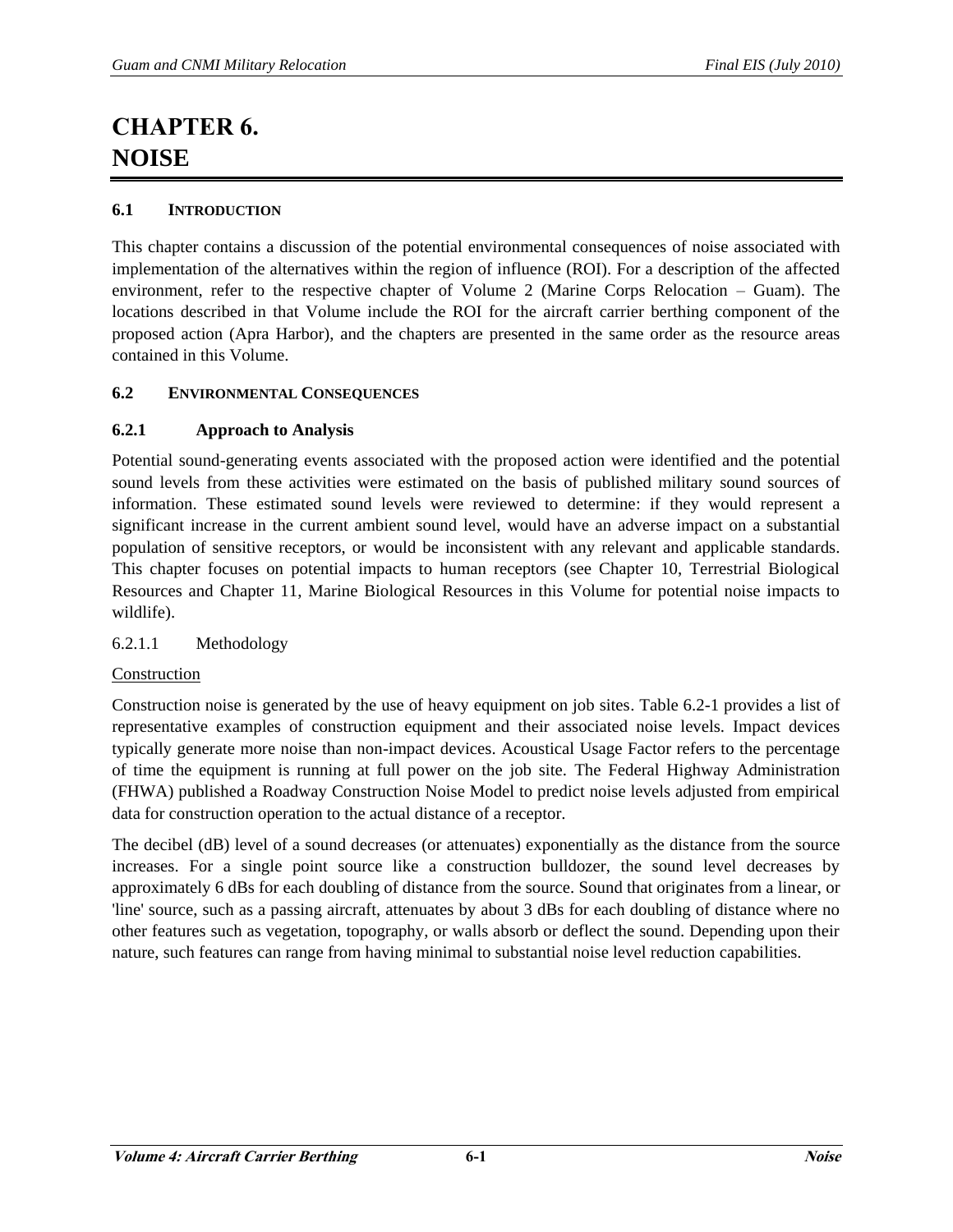| таряс 0.2-1. Елангриз от Соный испон толы Еquipment |                                      |                                                |                                                                                  |                                                          |  |
|-----------------------------------------------------|--------------------------------------|------------------------------------------------|----------------------------------------------------------------------------------|----------------------------------------------------------|--|
| <b>Equipment Description</b>                        | <b>Impact</b><br>Device <sup>1</sup> | Acoustical<br>Usage Factor <sup>2</sup><br>(%) | Actual Measured Lmax @<br>50 feet <sup>3</sup> (dBA, slow)<br>(Samples Averaged) | Number of Actual<br>Data Samples <sup>4</sup><br>(Count) |  |
| All Other Equipment $> 5$ HP                        | No                                   | 50                                             | NA                                                                               | 0                                                        |  |
| Backhoe                                             | N <sub>o</sub>                       | 40                                             | 78                                                                               | 372                                                      |  |
| Clam Shovel (dropping)                              | Yes                                  | 20                                             | 87                                                                               | 4                                                        |  |
| Compactor (ground)                                  | No                                   | 20                                             | 83                                                                               |                                                          |  |
| Compressor (air)                                    | No                                   | 40                                             | 78                                                                               | 18                                                       |  |
| <b>Concrete Mixer Truck</b>                         | No                                   | 40                                             | 79                                                                               | 40                                                       |  |
| Concrete Saw                                        | No                                   | 20                                             | 90                                                                               | 55                                                       |  |
| Crane                                               | N <sub>0</sub>                       | 16                                             | 81                                                                               | 405                                                      |  |
| Dozer                                               | No                                   | 40                                             | 82                                                                               | 55                                                       |  |
| Dump Truck                                          | No                                   | 40                                             | 76                                                                               | 31                                                       |  |
| Excavator                                           | No                                   | 40                                             | 81                                                                               | 170                                                      |  |
| Front End Loader                                    | No                                   | 40                                             | 79                                                                               | 96                                                       |  |
| Generator                                           | No                                   | 50                                             | 81                                                                               | 19                                                       |  |
| Grader                                              | No                                   | 40                                             | <b>NA</b>                                                                        | $\theta$                                                 |  |
| <b>Impact Pile Driver</b>                           | Yes                                  | 20                                             | 101                                                                              | 11                                                       |  |
| Jackhammer                                          | Yes                                  | 20                                             | 89                                                                               | 133                                                      |  |
| Pavement Scarifier                                  | No                                   | 20                                             | 90                                                                               | $\overline{2}$                                           |  |
| Paver                                               | No                                   | 50                                             | 77                                                                               | 9                                                        |  |
| Roller                                              | No                                   | 20                                             | 80                                                                               | 16                                                       |  |
| Scraper                                             | No                                   | 40                                             | 84                                                                               | 12                                                       |  |
| Tractor                                             | No                                   | 40                                             | NA                                                                               | $\theta$                                                 |  |
| Vibratory Pile Driver                               | No                                   | 20                                             | 101                                                                              | 44                                                       |  |

|  |  |  | Table 6.2-1. Examples of Construction Noise Equipment |  |  |
|--|--|--|-------------------------------------------------------|--|--|
|--|--|--|-------------------------------------------------------|--|--|

*Notes:*

<sup>1</sup>Indication whether or not the equipment is an impact device

<sup>2</sup>The acoustical usage factor to assume for modeling purposes

 $3$ The measured "Actual" emission level at 50 feet (15 meters) for each piece of equipment based on hundreds of emission measurements performed on Central Artery/Tunnel, Boston MA work sites

<sup>4</sup>The number of samples that were averaged together to compute the "Actual" emission level

*Source:* USDOT 2006

# Operation

Operational noise associated with a visiting aircraft carrier would be primarily due to increased traffic on the roadways. FHWA has prepared a traffic study and potential road traffic noise is described in Section 6.2 of Volume 2.

# 6.2.1.2 Determination of Significance

Noise impacts result from perceptible changes in the overall noise environment that increase annoyance or affect human health. Annoyance is a subjective impression of noise and is subject to various physical and emotional variables. Annoyance levels generally increase when the cumulative noise energy also increases. Human health effects such as hearing loss and noise-related awakenings can result from noise.

For this EIS, noise is evaluated for both construction and operational activities. It is not anticipated that maintenance activities would noticeably contribute to the noise environment due to their intermittent nature and short duration. The threshold level of significant impacts for noise is:

The increase of any incompatible noise contours where there are sensitive noise receptors (residences, hospitals, libraries, and etc.) due to operation. This threshold is intended to identify areas where there would be "high annoyance" effects associated with operational noise as well as identifying potential health effects and complaints.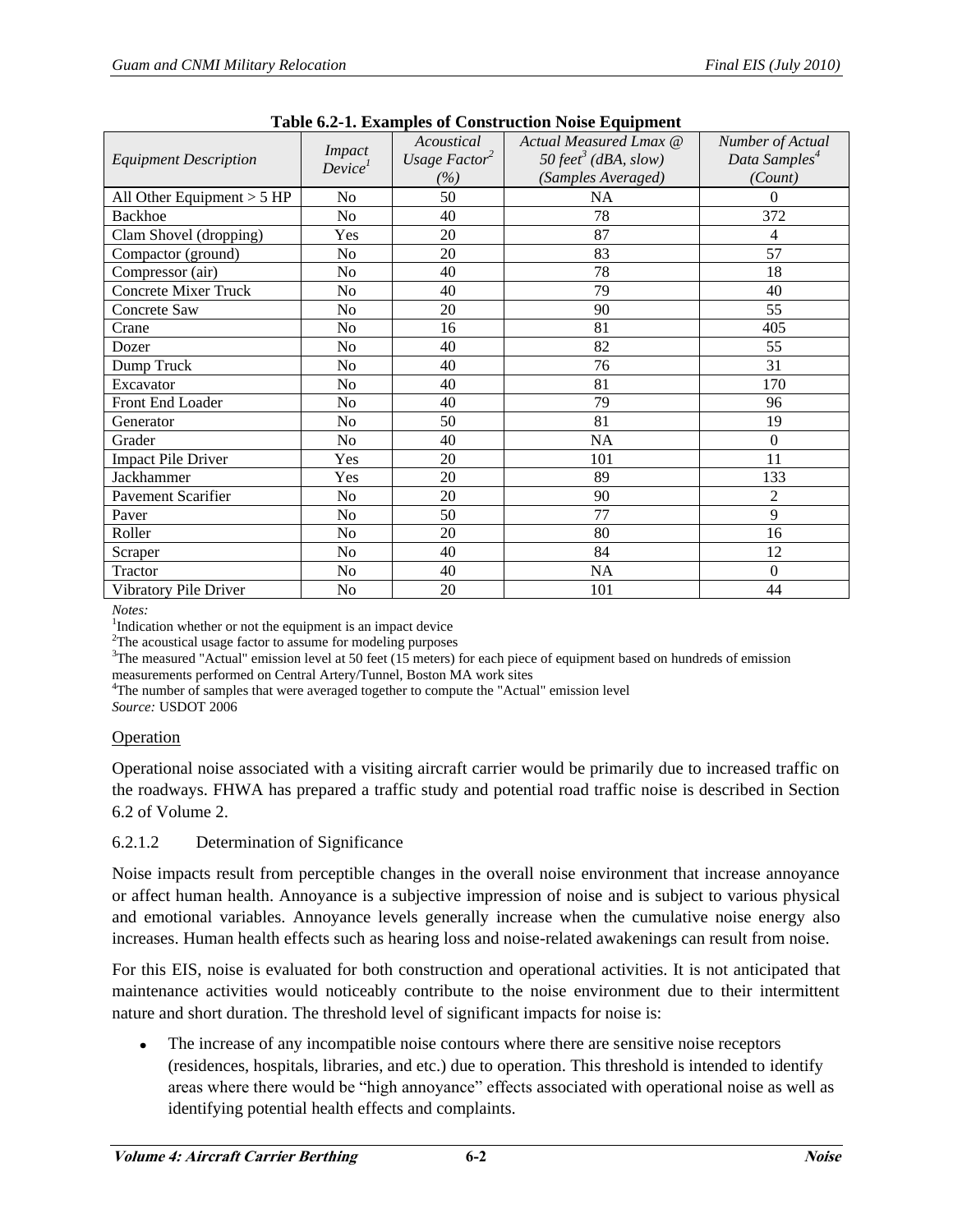- Construction noise resulting in an hourly equivalent sound level of 75 A-weighted decibels (dBA) (based on United States Environmental Protection Agency data for construction noise) at a sensitive receptor (such noise exposure would be equivalent to noise Zone III) or consistent exposure to noise levels at 85 dBA, over an 8-hour period, which is the National Institute for Occupational Safety and Health (NIOSH) recommended exposure limit (NIOSH 1998).
- The significance criteria expressed in this section apply to human receptors, but noise could also affect biological resources, land use, and cultural resources. Please refer to specific applicable resource sections for details about potential noise impacts to biological and other resources.

# 6.2.1.3 Issues Identified during Public Scoping Process

Comments received during the scoping process from the public, including regulatory stakeholders, do not specifically mention concerns about increased noise pollution due to the proposed action for the aircraft carrier berthing. Consequently, no related public scoping issues were identified.

# **6.2.2 Alternative 1 Polaris Point (Preferred Alternative)**

Alternative 1, Polaris Point (referred to as Alternative 1), consists of the construction of a wharf and supporting infrastructure in Outer Apra Harbor that would result in increases in berthing visits from Nimitz and/or Ford Class nuclear powered aircraft carriers. Siting for these facilities would be along the northern shore of Apra Harbor at the Polaris Point site. Construction and construction-related noise may be divided into the two major construction phases: namely onshore facilities construction and offshore construction. Once construction is completed, noise impacts from daily operation of these facilities would begin. Potential noise impacts and their possible environmental consequences are described below.

# 6.2.2.1 Onshore

Onshore noise generating activities from Alternative 1 are divided into construction and operation phases. Construction is simply the activities that would generate noise during the building of facilities; operation would be the noise load generated from the day-to-day use of these newly constructed facilities.

## Construction

Noise impacts during the construction phase of this alternative would include noise generated by the use of heavy equipment for:

- Grubbing, clearing, and grading of a construction staging area
- $\bullet$ Demolition and replacement in-kind of three minor buildings totaling approximately 700 square feet (ft<sup>2</sup>) (65 square meters  $[m^2]$ )
- Minor roadway and pavement removal
- $\bullet$ Realignment of utility lines along a portion of the adjacent roadway
- Filling of the marine revetment area—possibly with suitable dredged material
- $\bullet$ Transportation of dredged material
- Pile driving for wharf construction

During facilities construction, use of heavy equipment generally occurs during daytime hours and would occur in industrial areas that have generally higher ambient noise levels. Heavy equipment would generate the highest noise levels throughout the construction phase, and would diminish the farther sensitive noise receptors are from the construction site. Use of heavy equipment would depend on the construction schedule, and would not be permanent. Temporary increases in truck traffic used to transport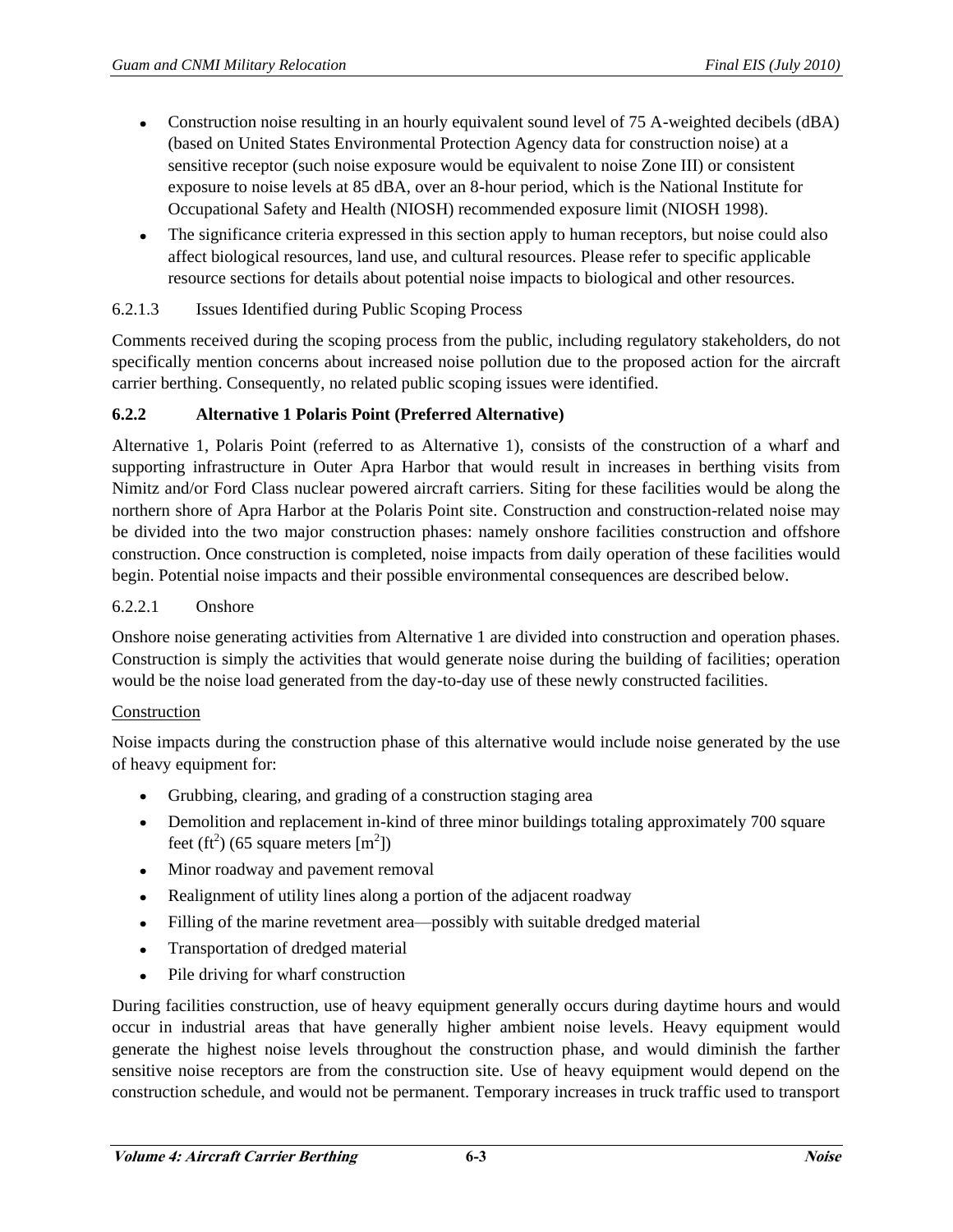dredged material, as well as to bring materials on- and off-site would also produce greater noise disturbance within and near the construction corridors. Volume 6 contains a discussion of impacts from roadway noise. The method for disposing of dredged materials would be transporting to a beneficial reuse site, an upland placement site, or an Ocean Dredged Material Disposal Site. The latter would remain offshore as is discussed in the following section.

Transportation to a beneficial reuse site or an upland placement site would require truck transportation to the ultimate location. This would produce temporary, localized noise for brief periods, but it would not create any permanent, adverse noise impacts to human health or the local environment. Therefore, noise impacts would be less than significant.

Construction of the pile-supported dock would involve the use of an impact pile hammer to drive steel piles into the sediment, as well as a vibratory hammer for driving sheet piles for wharf construction. Associated noise and vibration impacts would be minor and temporary, for the duration of the wharf construction. Generally, both impact and vibratory pile driving operations produce airborne noise levels of 101 dBA 50 ft (15 m) from the source; however, as the distance from the pile driving operation increases, the level of disturbance from the noise decreases. By 400 ft (122 m) away the noise level would drop to approximately 83 dBA. Only construction workers with appropriate hearing protection would be allowed within the area where noise reaches this level. Maximum airborne construction noise from pile driving would be 61 dBA at the nearest residence located 1 mile (mi) (1,609 m) away on the east side of Route 1. For pile driving operations, equipment with noise attenuating features could potentially be used to minimize disturbances to the surrounding environment. Consequently, noise impacts would be less than significant. Construction workers would be required to utilize hearing protection.

# Operation

Sources of noise pollution during daily onshore operations are common to both alternatives. These sources would include:

- An increase in the number of people arriving or waiting to depart the wharf area by bus or car
- Personnel congregating around the wharf's temporary Morale, Welfare and Recreation facilities
- Increased shoreside security patrols
- Periodic truck traffic to the wharf to re-supply the ship  $\bullet$
- $\bullet$ Cargo movement likely requiring mobile cranes and/or forklifts

Noise impacts associated with day-to-day operations from Alternative 1 would likely produce no adverse impacts to the surrounding environment. Periodic and temporary impacts would be associated with truck traffic and cargo movement, resulting in impacts that would be similar to those experienced during the construction phase. There would be an increase in general traffic during times when the wharf and facilities were in use; however, it is unlikely that this would create an unacceptable noise environment. In summary, potential operational noise impacts would be less than significant.

# 6.2.2.2 Offshore

# Construction

Mechanical or hydraulic dredging would be necessary for either alternative. Noise pollution due to dredging activities would be caused by the dredging equipment, watercraft (tugboats and barges), and human activity. No blasting would be required. Noise levels would be comparable to those that currently occur during periodic maintenance dredging of the turning basin and entrance channel. Operations for the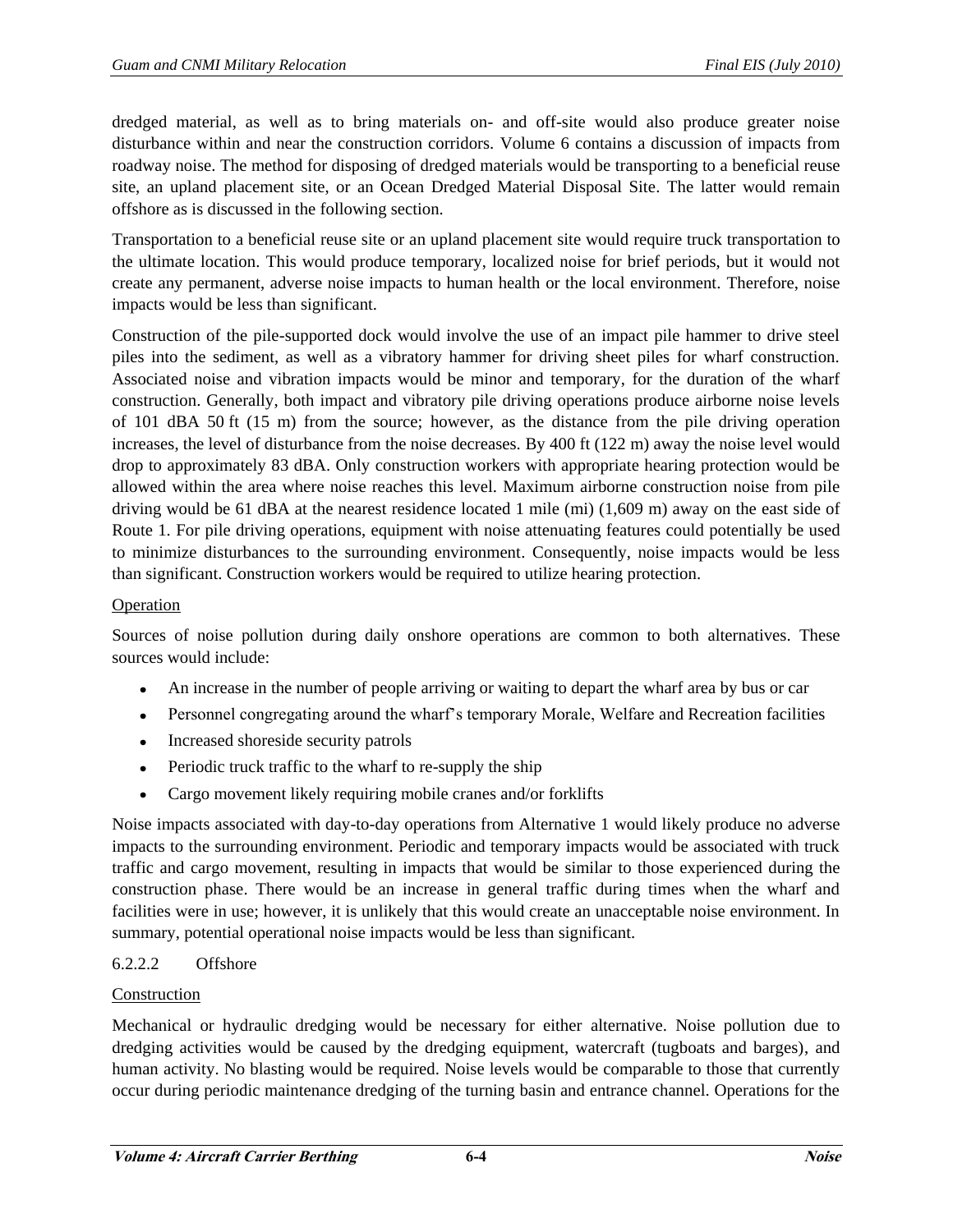proposed dredging could take place up to 24 hours a day, 7 days a week, for approximately 8 to 18 months. Noise levels from dredging would be 87.3 dBA at 50 ft (15 m) dropping to 61.2 dBA at 1000 ft (305 m) and to 55.2 dBA at 2000 ft (610 m) from the source. Chapter 11 of this Volume contains a discussion of in-water noise impacts.

Wharf construction would occur under the proposed action. Along with the construction of a new wharf, all necessary utility infrastructure would be added to the sites. This construction has the potential to temporarily create adverse noise impacts to the offshore environment.

During pier construction, pile driving operations would create both waterborne and airborne noise. This method of construction would produce the most adverse noise impact to the project area. Waterborne noise created by vibratory pile driving at an average of approximately 160 dB re 1 µPa (Betke et al. 2004) and a peak of 192 dB re 1 µPa at 30 ft (9 m) could increase underwater noise levels to an average of 165 dB re 1  $\mu$ Pa and a peak of 192 dB re 1  $\mu$ Pa. Noise impacts to humans would be less than significant. Impacts to biological resources are discussed in the biological resources chapters (Chapters 10 and 11) of this Volume.

# Operation

Sources of noise pollution during offshore operations would occur with both alternatives. These sources would include:

- Port calls by aircraft carriers estimated to be up to 21 days or combination thereof, for a total of approximately 63 days in port per year.
- Associated harbor craft, tugboats, security, and maintenance boats associated with navigation and support of an aircraft carrier within the harbor.
- Up to 59 aircraft flying from the aircraft carrier to beddown at Andersen AFB on a space- $\bullet$ available basis. [\*Note: Aircraft from visiting aircraft carriers would be flown off of the carrier while outside of port. Volume 2 discusses noise associated with current and proposed aircraft activities. This includes increased operations associated with aircraft from visiting aircraft carriers. The combined noise analyses of these aircraft and all other project-related aircraft are discussed in Volume 2.]

# 6.2.2.3 Summary of Alternative 1 Impacts

Alternative 1 noise impacts would be caused by construction and operations occurring both onshore and offshore. All of the activities would produce less than significant impacts (Table 6.2-2).

# 6.2.2.4 Alternative 1 Proposed Mitigation Measures

Noise impacts due to the aircraft carrier berthing would be less than significant. Although pile driving activities would generate high noise levels at the source, the noise level at the nearest human receptor is well within acceptable limits. Therefore, no noise mitigation measures have been determined to be necessary for Alternative 1 for the proposed aircraft carrier berthing at Apra Harbor.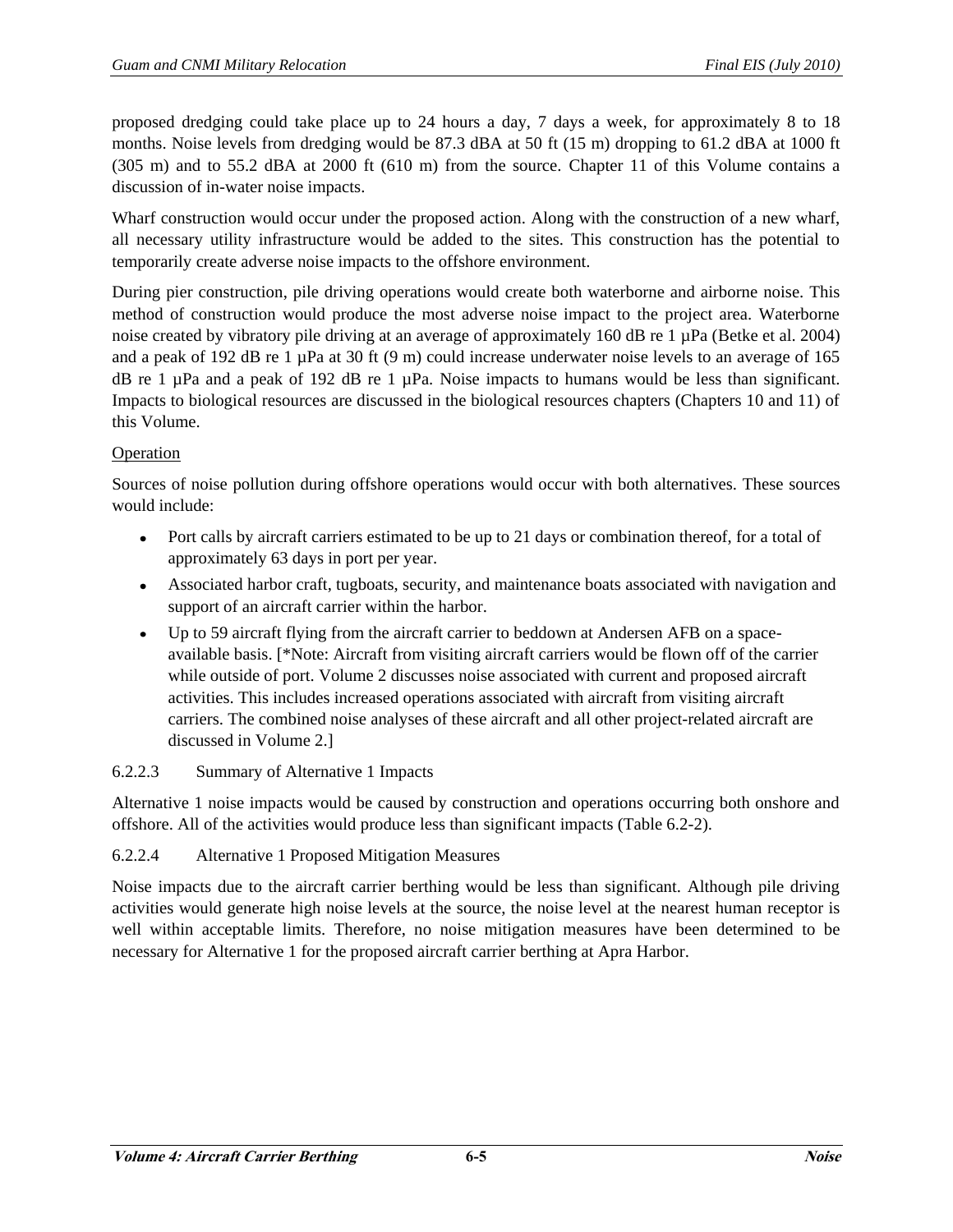| Area      | Project<br><b>Activities</b> | <b>Project Specific Impacts</b>                                                                                                                                                                                                                                                                   |
|-----------|------------------------------|---------------------------------------------------------------------------------------------------------------------------------------------------------------------------------------------------------------------------------------------------------------------------------------------------|
| Onshore   | Construction                 | LSI - Onshore construction noise would be typical of standard construction<br>activities, but would include pile-driving for the wharf project. All of the activities<br>would occur sufficiently far away from sensitive receptors to be considered less<br>than significant.                    |
|           | Operation                    | LSI – Noise emanating from onshore operations would be due to increased traffic.<br>The lack of sensitive receptors in the Apra Harbor area makes the impacts less than<br>significant.                                                                                                           |
| Offshore  | Construction                 | LSI – Underwater noise from pile-driving would be the dominate source of<br>offshore noise impacts. Human receptors would not be impacted by these potential<br>noises above acceptable levels. See the biological resource chapters for impacts to<br>biological resources (Chapters 10 and 11). |
| Operation |                              | LSI – Noise from offshore operations would be from tugboats and other smaller<br>vessels operating in the harbor. The operations would be concentrated during the<br>periods when the aircraft carrier is in port, would be short-term, and are considered<br>less than significant.              |

#### **Table 6.2-2 Summary of Alternative 1 Impacts**

# **6.2.3 Alternative 2 Former Ship Repair Facility (SRF)**

## 6.2.3.1 Onshore

## Construction

Noise impacts during the construction phase of Alternative 2, Former SRF (referred to as Alternative 2), would be identical to those of Alternative 1 except the nearest residence is located in on base housing approximately 4,300 ft (1,311 m) away. Noise levels at that location would be 62 dBA and would be well below acceptable limits. The nearest school is the Commander William C. McCool Elementary/Middle School approximately 3,900 ft (1,189 m) away on Naval Base Guam. Noise levels at the school would be approximately 65 dBA which is also within acceptable levels. Therefore, the construction noise impacts associated with Alternative 2 would be less than significant.

## **Operation**

Sources of noise pollution during daily onshore operations are common to both alternatives and are discussed as part of Alternative 1.

# 6.2.3.2 Offshore

## **Construction**

Construction sources of noise pollution due to offshore construction are common to both alternatives and are described as part of Alternative 1.

## Operation

Sources of noise pollution due to offshore operations are common to both alternatives and are described as part of Alternative 1.

## 6.2.3.3 Summary of Alternative 2 Impacts

Noise impacts associated with Alternative 2 would be the same as for Alternative 1 (Table 6.2-3).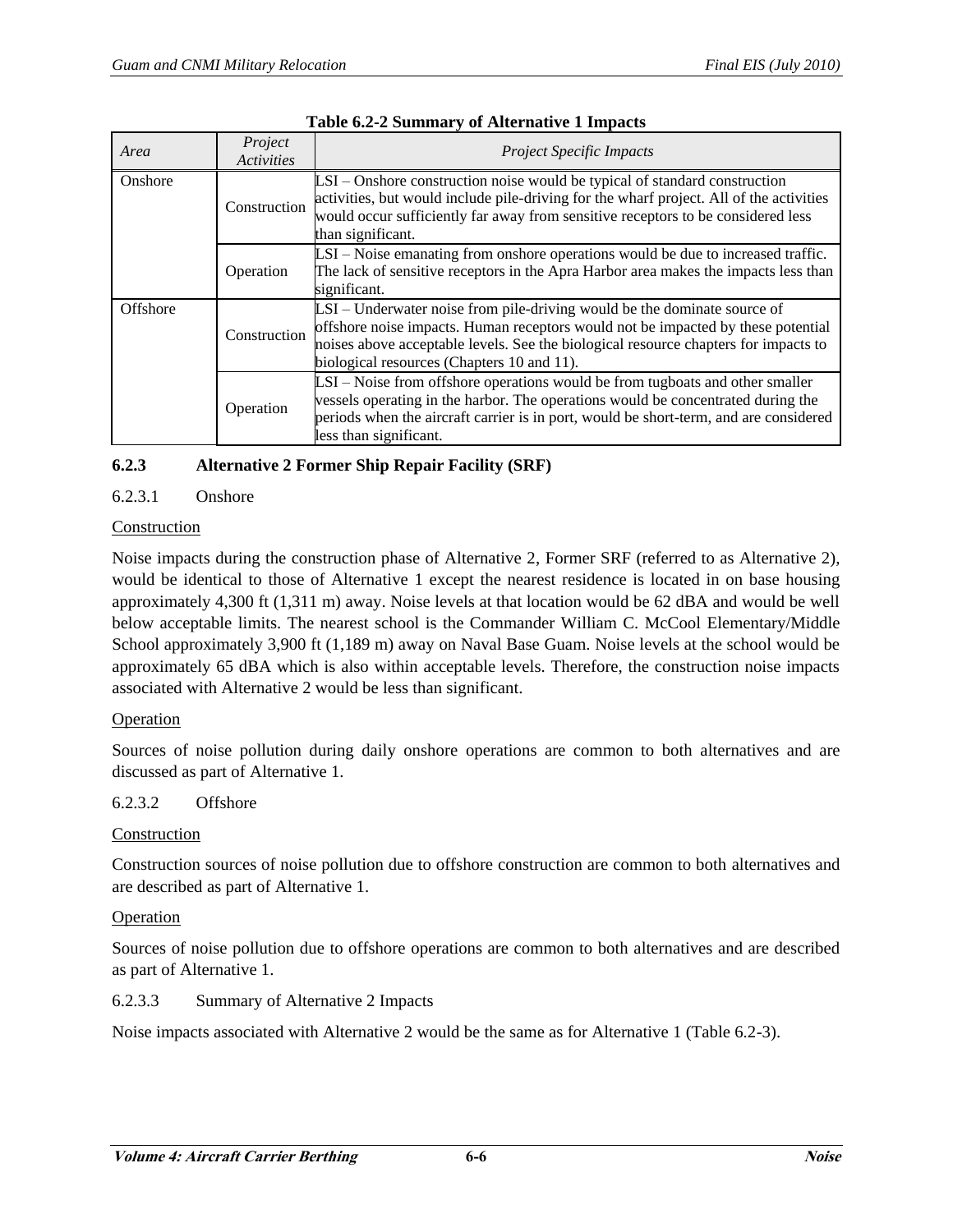| $\frac{1}{2}$ and $\frac{1}{2}$ is the contribution of $\frac{1}{2}$ and $\frac{1}{2}$ and $\frac{1}{2}$ and $\frac{1}{2}$ |                           |                                 |  |
|----------------------------------------------------------------------------------------------------------------------------|---------------------------|---------------------------------|--|
| Area                                                                                                                       | <i>Project Activities</i> | <b>Project Specific Impacts</b> |  |
| Onshore                                                                                                                    | Construction              | $LSI - Same$ as Alternative 1   |  |
|                                                                                                                            | Operation                 | $LSI - Same$ as Alternative 1   |  |
| Construction<br>Offshore                                                                                                   |                           | $LSI - Same$ as Alternative 1   |  |
|                                                                                                                            | Operation                 | $LSI - Same$ as Alternative 1   |  |

|  |  | Table 6.2-3. Summary of Alternative 2 Impacts |  |
|--|--|-----------------------------------------------|--|
|--|--|-----------------------------------------------|--|

## 6.2.3.4 Alternative 2 Proposed Mitigation Measures

Noise impacts for Alternative 2 would be the same as for Alternative 1 and less than significant. Therefore, no noise mitigation measures have been determined to be necessary for Alternative 2.

# **6.2.4 No-Action Alternative**

Under the no-action alternative, there would be no wharf construction to support the aircraft carrier extended visits to Apra Harbor. As a result, there would be no construction-related noise impacts and noise impacts due to operations would not increase. However, under this alternative, the objective, needs, and treaty commitments of DoD would not be met.

## **6.2.5 Summary of Impacts**

Table 6.2-4 summarizes the potential impacts of each action alternative and the no-action alternative. A text summary is provided below.

| Alternative 1                                                                                                                                                                                                                                                                                                                                                                                                                                                                                                                                              | Alternative 2           | <b>No-Action Alternative</b> |
|------------------------------------------------------------------------------------------------------------------------------------------------------------------------------------------------------------------------------------------------------------------------------------------------------------------------------------------------------------------------------------------------------------------------------------------------------------------------------------------------------------------------------------------------------------|-------------------------|------------------------------|
| LSI                                                                                                                                                                                                                                                                                                                                                                                                                                                                                                                                                        | <b>LSI</b>              | NI                           |
| • Onshore construction noise impacts<br>would be due to heavy equipment<br>operation including pile-driving but are<br>located away from sensitive receptors<br>• Offshore construction noise impacts<br>would be due to dredging and pile<br>driving but are located away from<br>sensitive human receptors (see<br>biological chapters (Chapters 10 and 11)<br>for impacts to biological resources)<br>• Operational noise impacts would only<br>occur while the ship is in port and no<br>sensitive human receptors would be<br>significantly affected. | • Same as Alternative 1 |                              |

**Table 6.2-4. Summary of Impacts** 

*Legend:* LSI = Less than significant impact, NI = No impact

Noise sources related to the proposed aircraft carrier berthing at Apra Harbor would include construction noise, both onshore and offshore, and noise associated with normal operations. Onshore construction noise would occur due to heavy construction equipment operation and truck traffic during construction. Dredging and pile driving would be major sources of the offshore noise, last for 8 to 18 months, and possibly be conducted for up to 24 hours per day. Other construction noise would mainly occur during daylight hours. As construction noise ceases once construction ends, potential impacts would be shortterm and localized.